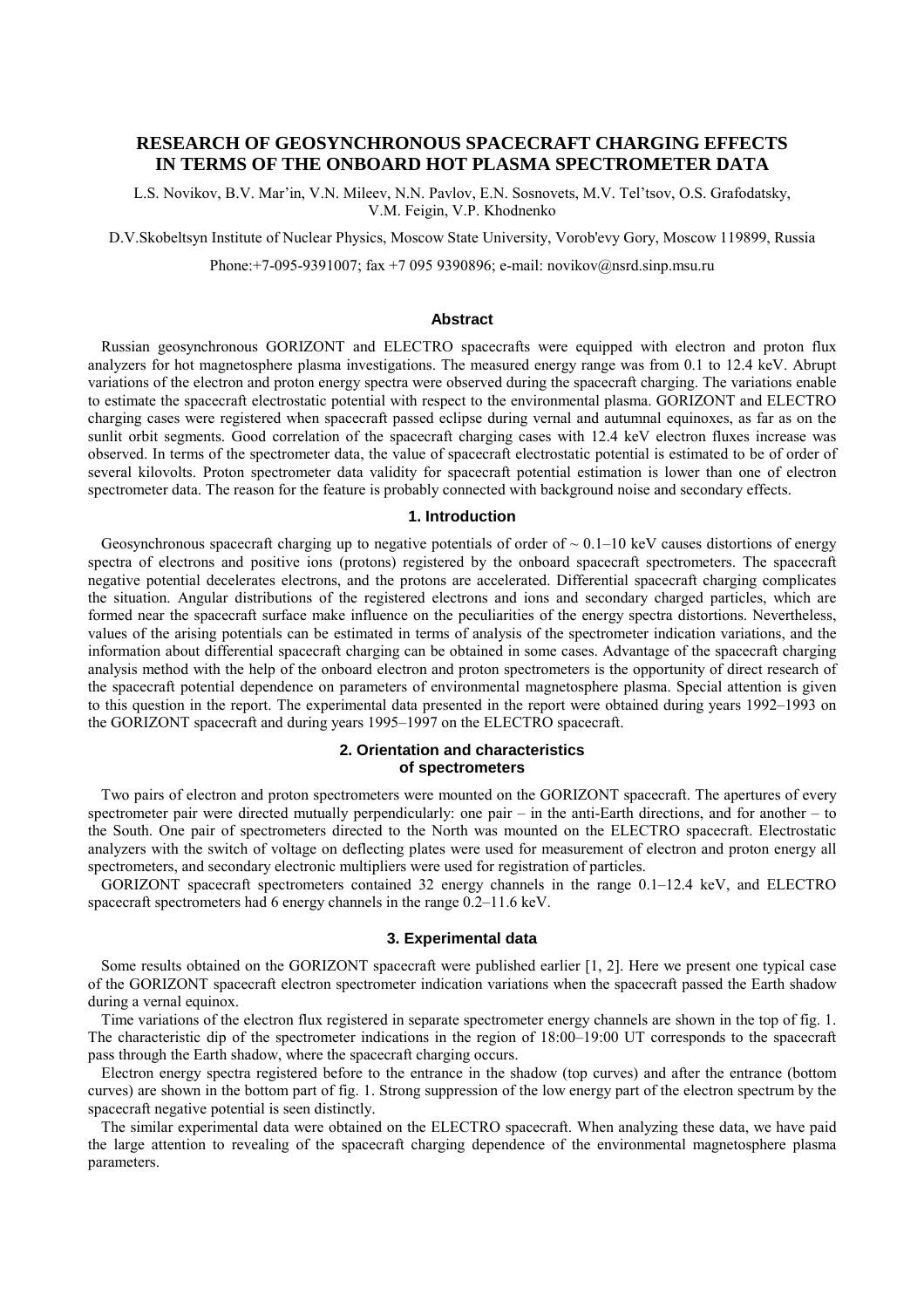

Fig. 1. Time variations of the electron flux registered by the GORIZONT spacecraft spectrometer during evening and night hours (top), and distortion of registered electron energy spectra arising due to the spacecraft charging

The spacecraft charging occurs mainly in night area of magnetosphere where spacecraft can enter plasma sheath. The charging reveals itself more distinctly in the case of complete absence of spacecraft illumination by the Sun in a shadow of the Earth, similarly to the case shown in fig. 1. Therefore, situations of this type in experimental ELECTRO spacecraft data were examined in the first turn.

The experimental ELECTRO spacecraft data can be divided into three groups.

The data corresponding the case when spacecrafts do not cross the plasma sheath on the night magnetosphere side refer to the  $1<sup>st</sup>$  group. The situation is characteristic for low geomagnetic activity conditions ( $K_p \sim 1-2$ ). The typical example of this group data is shown in fig. 2, where the dependence of fluxes registered in the separate ELECTRO spacecraft electron spectrometer energy channels is presented as function of local time during the vernal equinox (23.03.1995).

It is seen clearly, that there are no significant variations of the spectrometer channel indications in the evening and night hours in this case. When spacecraft passed through the Earth shadow (the shadow borders are shown by vertical dotted lines), no sharp variations of the spectrometer indications,

which could point to the spacecraft charging were observed too. Thus, the spacecraft is not charged in the Earth shadow in this case.

Note that mean energy of the registered electron spectra  $E_{av}$  as function of time is shown in the bottom of fig. 2. The mean energy value is low ( $\sim$ 2–2.5 keV), and varies slightly in this case. Vertical scale for  $E_{av}$  is shown on the right.

Typical example of experimental data of the  $2<sup>nd</sup>$  group is shown in fig. 3, where the same dependences, as in fig. 2 are presented. Near 21:00 LT, we see here the sharp increase of flux values registered in the electron spectrometer channels. This increase corresponds to the entrance of spacecraft in the plasma sheath, but at the spacecraft pass through the Earth shadow near 0:00 LT there is no typical dip in the electron spectrometer indications similar to the case presented in fig. 1.

Note that the  $E_{av}$  value (bottom curve in fig. 3) grows at the ELECTRO spacecraft entrance in the plasma sheath, but does not exceed ~4 keV.

The data corresponding to the case when the spacecraft entrance in the plasma sheath between 20:00 LT and 22:00



 $1.0E+04$   $3/23/95$   $20:00$  $1.0F + 0.5$ 1.0E+06 1.0E+07 1.0E+08  $1.0E + 09$ 3/23/95 20:00 3/23/95 22:00 3/24/95 0:00 3/24/95 **Local Time (days, hours) 0.2 11.6 keV 6.0 keV 2.6 keV Eav Shadow**

0

6

9

 Fig. 2. The ELECTRO electron spectrometer data in the case of low geomagnetic activity

Fig. 3. The ELECTRO electron spectrometer data in the case of the spacecraft entry in the plasma sheath in the absence of charging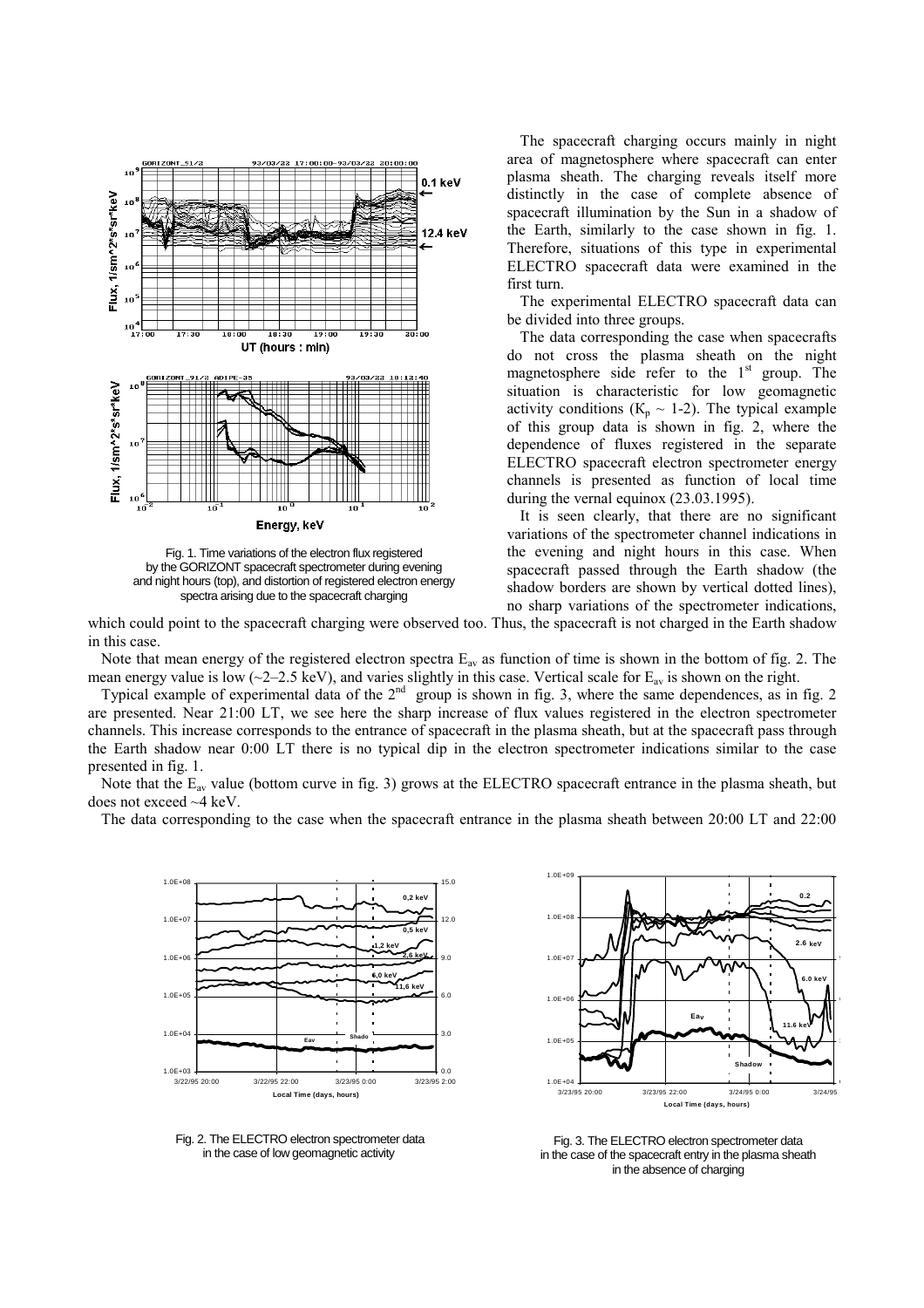LT is registered distinctly, and characteristic dip of the electron spectrometer channel indications is observed when spacecraft crosses the Earth shadow refer to the  $3<sup>rd</sup>$  group (fig. 4). The mean energy  $E_{av}$  of the electron spectra reaches the value of 5-6 keV in this case. The situation is typical for conditions of the increased geomagnetic activity  $(K_p \sim 4)$ .



Fig. 4. The ELECTRO electron spectrometer data in the case of increased geomagnetic activity



Fig. 5. The ELECTRO spacecraft proton spectrometer data

Variations of the electron energy spectrum registered by spectrometer after the ELECTRO spacecraft entrance in the Earth shadow are shown in the bottom part of the fig. 4 in small windows. In the left window, the spectrum before the entrance in the shadow, and in the right one the spectrum after the entrance are shown.

Unfortunately, the ELECTRO spacecraft charging is

expressed less distinctly in the proton spectrometer indications in all cases. The same situation we observed earlier in experimental GORIZONT spacecraft data [1].

In fig. 5, the indications of proton spectrometer are given for the same period of time, as given in fig. 4. It is clearly seen on the fig. 5 that the proton spectrometer does not register increase of the proton flux in the time interval from 20:00 till 22:00 LT. And at the spacecraft pass through the Earth shadow, spectrometer indication variations have irregular behavior, and no reduction of the flux value was observed in energy channels 0.13 keV and 0.355 keV. These data are not explained by us up finally, and can be connected to background and secondary effects.

One more interesting case of the ELECTRO spacecraft charging in the conditions of the electron spectrum mean energy  $E_{av}$  strong variations is shown in fig. 6. In this figure, the area of the spectrometer indication characteristic dip formation on the sunlit orbit part in time interval between 20:00LT and 22:00 LT is shown by two vertical dashed lines. It is seen, that the dip of the spectrometer low energy channel indications is observed at sharp increase of the  $E_{av}$  value which is very similar to the dip found at the spacecraft crossing of the Earth shadow near 0:00 LT. Here, the area of the shadow, as well as in the previous figures, is shown by two vertical dashed lines.

In the bottom part of fig. 6, variations of the registered electron spectra are shown in small windows. Two spectra describing the degree of influence of the spacecraft negative potential are given in each window. It is clearly seen that the character of spectra variations is approximately identical in both cases of the spacecraft charging: on light and in the Earth shadow.



Fig. 6. ELECTRO spacecraft electron spectrometer indications in the case of electron spectrum mean energy  $E_{av}$  strong variations

# **4. Dependence of the spacecraft charging on the environmental magnetosphere plasma parameters**

The experimental data above show that the spacecraft charging is observed in the case of rather high mean energy value  $E_{av}$  in electron spectra. This parameter can be used for estimation of the spacecraft charging opportunity alongside with traditionally used parameters of twotemperature Maxwell approximate function [1-3]. At the same time, it is possible to see the direct correlation between the spacecraft charging and the type of energy spectra of the incident electrons. In fig. 7, the case is shown when the electron spectrometer indications in the energy channel 11.6 keV vary significantly in time interval from 20:00 LT 12.09.1997 till 2:00 LT 13.09.1997. It is seen that the changes of the  $E_{av}$  value correlate well with variations

of the electron flux in the 11.6 keV channel. It is seen also in fig. 7 that sharp increases of the electron fluxes in the 11.6 keV channel corresponds to the flux decreases in the low energy channels (0.2, 0.5, 1.2 and 2.6 keV) on the sunlit